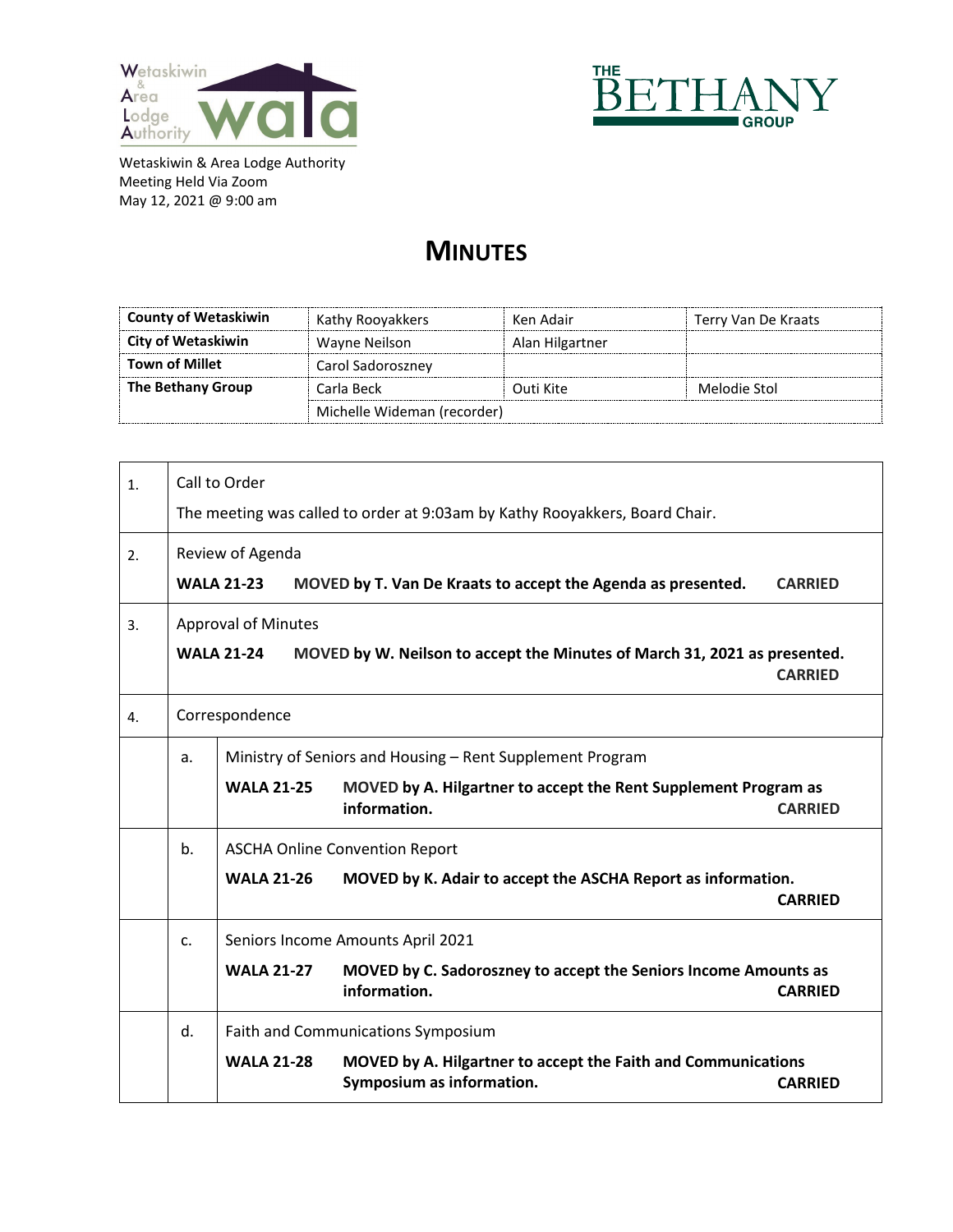



|    | e.      | 2021 Carry Over Request - Peace Hills Lodge                                                                                                                                                                                                 |                                                                                                                                                                                                                                                                                                                                                                                                                                                                                                                                                                  |                |
|----|---------|---------------------------------------------------------------------------------------------------------------------------------------------------------------------------------------------------------------------------------------------|------------------------------------------------------------------------------------------------------------------------------------------------------------------------------------------------------------------------------------------------------------------------------------------------------------------------------------------------------------------------------------------------------------------------------------------------------------------------------------------------------------------------------------------------------------------|----------------|
|    |         | Capital Maintenance funds not spent from the 2018 CMR Grant Funding Agreement; will be<br>used for Courtyard improvements.                                                                                                                  |                                                                                                                                                                                                                                                                                                                                                                                                                                                                                                                                                                  |                |
|    |         | <b>WALA 21-29</b>                                                                                                                                                                                                                           | MOVED by T. Van De Kraats to accept the 2021 Carry-Over Request as<br>information.                                                                                                                                                                                                                                                                                                                                                                                                                                                                               | <b>CARRIED</b> |
| 5. | Reports |                                                                                                                                                                                                                                             |                                                                                                                                                                                                                                                                                                                                                                                                                                                                                                                                                                  |                |
|    | a.      | Financial Reports - for the 3 months ending March 31, 2021                                                                                                                                                                                  |                                                                                                                                                                                                                                                                                                                                                                                                                                                                                                                                                                  |                |
|    |         | The Critical Worker Benefit was paid to staff last month, which is reflected as an expense<br>under Salaries and Benefits. Covid expenses are submitted monthly and government remits<br>the following month.                               |                                                                                                                                                                                                                                                                                                                                                                                                                                                                                                                                                                  |                |
|    |         | <b>WALA 21-30</b>                                                                                                                                                                                                                           | MOVED by T. Van De Kraats to accept the Financial Reports as<br>information.                                                                                                                                                                                                                                                                                                                                                                                                                                                                                     | <b>CARRIED</b> |
|    | b.      | Occupancy Reports – for the period ending March 31, 2021                                                                                                                                                                                    |                                                                                                                                                                                                                                                                                                                                                                                                                                                                                                                                                                  |                |
|    |         |                                                                                                                                                                                                                                             | Three move-ins will happen this month at West Pine Lodge, bringing that site to 10 residents.<br>Peace Hills Lodge has 3 vacancies which will be filled once the outbreak is lifted. Direction<br>provided from the CDC and the Medical Officer of Health has been that residents are to be<br>restricted to their rooms until more test results are received, however escorted walks are<br>permitted. The mental state of the residents seems to be fairly positive; Outi did not receive<br>any negative comments when she spoke with them earlier this week. |                |
|    |         | <b>WALA 21-31</b>                                                                                                                                                                                                                           | MOVED by C. Sadoroszney to accept the Occupancy Reports as<br>information.                                                                                                                                                                                                                                                                                                                                                                                                                                                                                       | <b>CARRIED</b> |
|    | c.      | <b>Directors Update</b>                                                                                                                                                                                                                     |                                                                                                                                                                                                                                                                                                                                                                                                                                                                                                                                                                  |                |
|    |         | West Pine Lodge Survey - the survey link has been posted on the Wetaskiwin County<br>website and facebook page, as well as on the WALA website with 34 responses to date.                                                                   |                                                                                                                                                                                                                                                                                                                                                                                                                                                                                                                                                                  |                |
|    |         | Outi will coordinate a mailout for Divisions 5, and 6, and will contact the post office<br>regarding an unaddressed ad-mailout to Division 7 and the Breton Area. Paper copies and a<br>dropbox will also be available at the lodge itself. |                                                                                                                                                                                                                                                                                                                                                                                                                                                                                                                                                                  |                |
|    |         | <b>WALA 21-32</b>                                                                                                                                                                                                                           | MOVED by K. Adair to proceed with the distribution of the Winfield Area<br>Seniors Housing Survey to Divisions 5 and 6 via personally addressed mail<br>and a return envelope, and an unaddressed ad-mailout to Division 7 and<br>Breton area.                                                                                                                                                                                                                                                                                                                   | <b>CARRIED</b> |
|    |         |                                                                                                                                                                                                                                             | Jim Fowler has been hired as the new manager for Peace Hills and West Pine Lodge, to begin<br>June 1 <sup>st</sup> , and an assistant manager will also be hired.                                                                                                                                                                                                                                                                                                                                                                                                |                |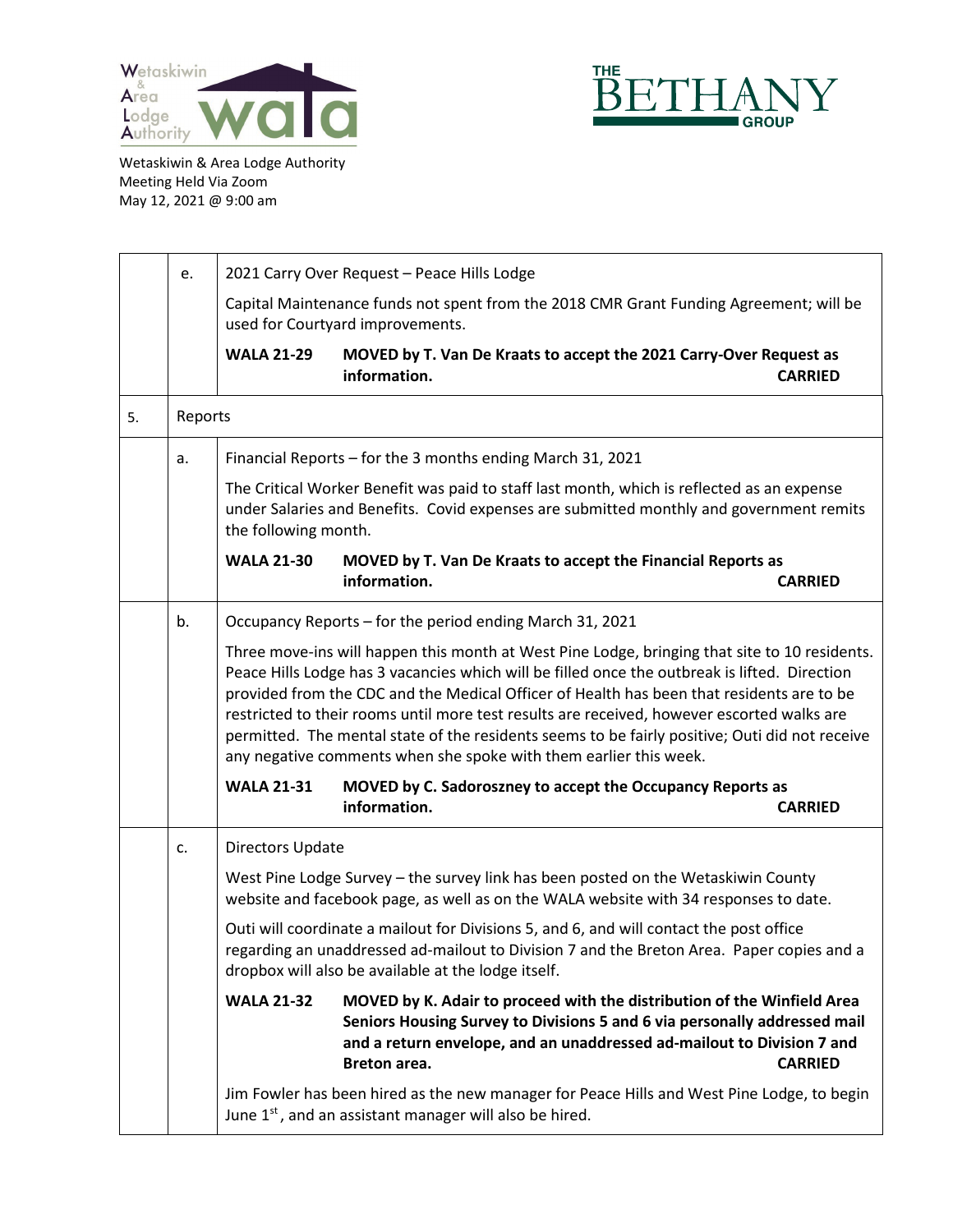



|    | d.                               | Covid-19 Update                                                                                                                                                                                                                                                                                                                                                                                              |  |  |  |
|----|----------------------------------|--------------------------------------------------------------------------------------------------------------------------------------------------------------------------------------------------------------------------------------------------------------------------------------------------------------------------------------------------------------------------------------------------------------|--|--|--|
|    |                                  | Discussion regarding the changes related to Order 16, including the increase in Designated<br>Family Support Persons to 4 per resident. Outdoor visits allow up to 10 people at a time,<br>which has created some confusion with the recent Public Health Order. The choice for indoor<br>social visits is to be resident directed, requiring 51% of residents in favour, so will vary from<br>site to site. |  |  |  |
|    |                                  | Additionally, potential changes to Order 32 may include a relaxation of the mandatory 14-<br>day isolation for new move-ins, to be dependent on other criteria, possibly vaccination<br>status. This would likely improve vacancy rates in most facilities, as would a reintroduction of<br>group dining and recreation activities.                                                                          |  |  |  |
|    |                                  | Bethany's Education Department has been working diligently to address vaccine hesitancy,<br>and has been meeting with staff one on one to encourage open communication and<br>discussion. Lodge staff have been eligible for the vaccines for several months, but<br>unfortunately uptake has not been as high as we would have hoped.                                                                       |  |  |  |
|    |                                  | <b>WALA 21-33</b><br>MOVED by A. Hilgatner to accept the Directors Report and Covid Update<br>as information.<br><b>CARRIED</b>                                                                                                                                                                                                                                                                              |  |  |  |
| 6. |                                  | <b>New Business</b>                                                                                                                                                                                                                                                                                                                                                                                          |  |  |  |
|    | a.                               | <b>Business Plan 2021</b>                                                                                                                                                                                                                                                                                                                                                                                    |  |  |  |
|    |                                  | Review of the proposed Business Plan summary for 2021. Will be finalized for the June<br>meeting.                                                                                                                                                                                                                                                                                                            |  |  |  |
|    |                                  | <b>WALA 21-34</b><br>MOVED by C. Sadoroszney to accept the Business Plan summary as<br>information.<br><b>CARRIED</b>                                                                                                                                                                                                                                                                                        |  |  |  |
| 7. |                                  | <b>Strategic Planning Discussion</b>                                                                                                                                                                                                                                                                                                                                                                         |  |  |  |
|    | a.                               | Proposed Tagline 'Caring Communities'                                                                                                                                                                                                                                                                                                                                                                        |  |  |  |
|    |                                  | Highlights to be discussed at the Strategic Planning discussion.                                                                                                                                                                                                                                                                                                                                             |  |  |  |
|    | b.                               | Future of West Pine Lodge                                                                                                                                                                                                                                                                                                                                                                                    |  |  |  |
|    |                                  | Highlights to be discussed at the Strategic Planning discussion. A report will also be provided<br>on recreation programming at West Pine Lodge.                                                                                                                                                                                                                                                             |  |  |  |
|    |                                  | MOVED by A. Hilgartner to accept the Strategic Planning Discussion as<br><b>WALA 21-35</b><br>information.<br><b>CARRIED</b>                                                                                                                                                                                                                                                                                 |  |  |  |
| 8. |                                  | <b>Next Meeting</b>                                                                                                                                                                                                                                                                                                                                                                                          |  |  |  |
|    | Wednesday June 16, 2021 @ 9:00am |                                                                                                                                                                                                                                                                                                                                                                                                              |  |  |  |